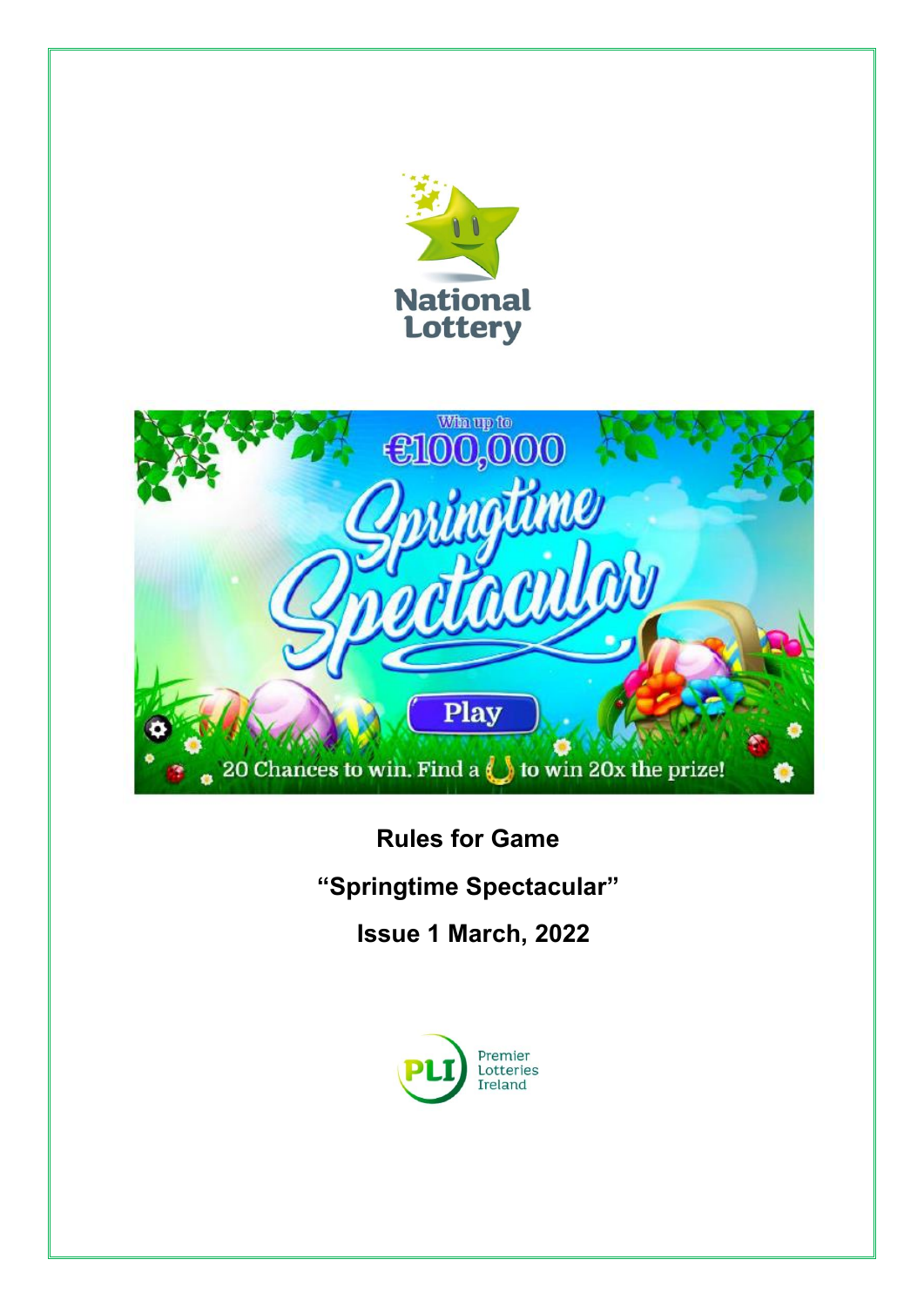**This page is deliberately blank.**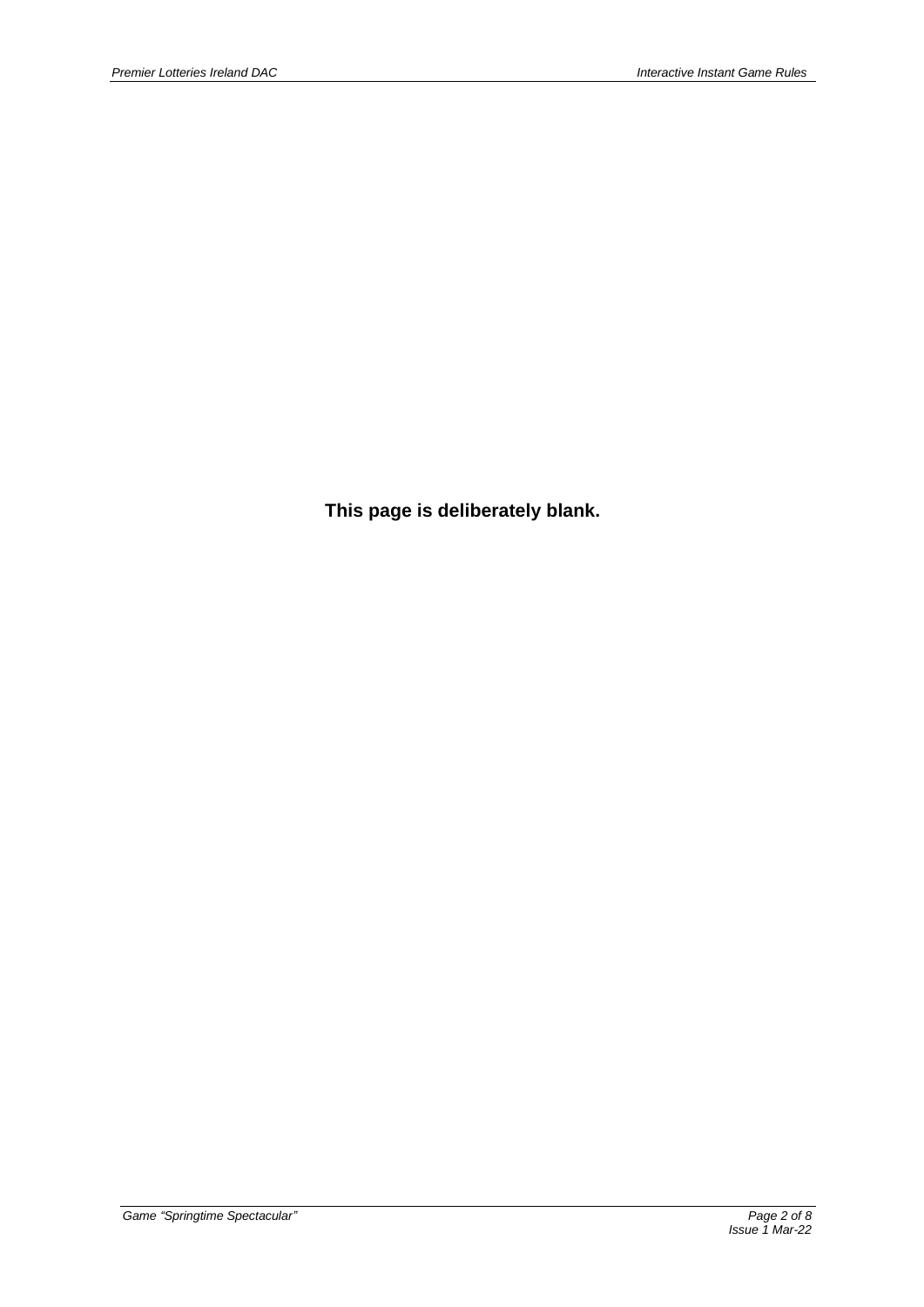# **Issue 1 March, 2022**

### **The National Lottery**

#### **Rules for Game "Springtime Spectacular"**

The following sets forth the rules for a National Lottery interactive Game (hereinafter known as "Springtime Spectacular") which will be operated by Premier Lotteries Ireland Designated Activity Company ("the Company") as part of The National Lottery.

The Game will commence on a date to be announced, and will continue until the Company publicly announces a termination date.

These rules have been approved by the Regulator in accordance with Section 45 of the National Lottery Act 2013.

#### **GENERAL**

- 1. These rules are governed by The National Lottery Act 2013, and incorporate the General Rules for National Lottery Games, PLI's Terms and Conditions and the Data Privacy Statement. Copies of The National Lottery Act 2013, the General Rules for National Lottery Games, PLI's Terms and Conditions, the Data Privacy Statement and these Game Rules are available to view or download via the National Lottery website with the following URL: [www.lottery.ie](http://www.lotto.ie/) or by writing to Premier Lotteries Ireland, Abbey Street Lower, Dublin 1.
- 2. We recommend that prospective players read and understand PLI's Terms and Conditions and the relevant Game Rules before playing any Games. The Terms and Conditions, General Rules for National Lottery Games and Data Privacy Statement are hereby incorporated into and form part of these Game Rules.
- 3. The Company reserves the right to vary these Game Rules, subject to the consent of the Regulator.
- 4. The official address to which correspondence must be sent is:

### **The National Lottery,**

### **Abbey Street Lower,**

**Dublin 1**

- 5. A code of practice governing relations between participants in National Lottery games and the National Lottery is available to download from the National Lottery's website www.lottery.ie.
- 6. Where the context so requires, in these Game Rules, the neuter gender shall include the feminine or masculine gender and vice versa, the feminine gender shall include the masculine gender and vice-versa and the singular shall include the plural and vice-versa.

## **DEFINITIONS**

The following words and terms will have the following meanings unless the context clearly indicates otherwise:

- 1. **Act** means The National Lottery Act 2013.
- 2. **Company** or **We** or **Us** or **PLI** means Premier Lotteries Ireland Designated Activity Company.
- 3. **Customer Support** means the Company's customer services helpline. Links to Customer Support are available at the foot of each page of the Website and through the 'Frequently Asked Questions' section of the Website.
- 4. **Game** means this National Lottery interactive Game which can be played by Players via the Website and Mobile App, in which the determination of whether or not a Player has won a Prize (and the level of any such Prize) is randomly determined by the Interactive System at the point of purchase of the Play.
- 5. **Game Details Screen** means the screen on the Website and/or Mobile App setting out information relating to a Game.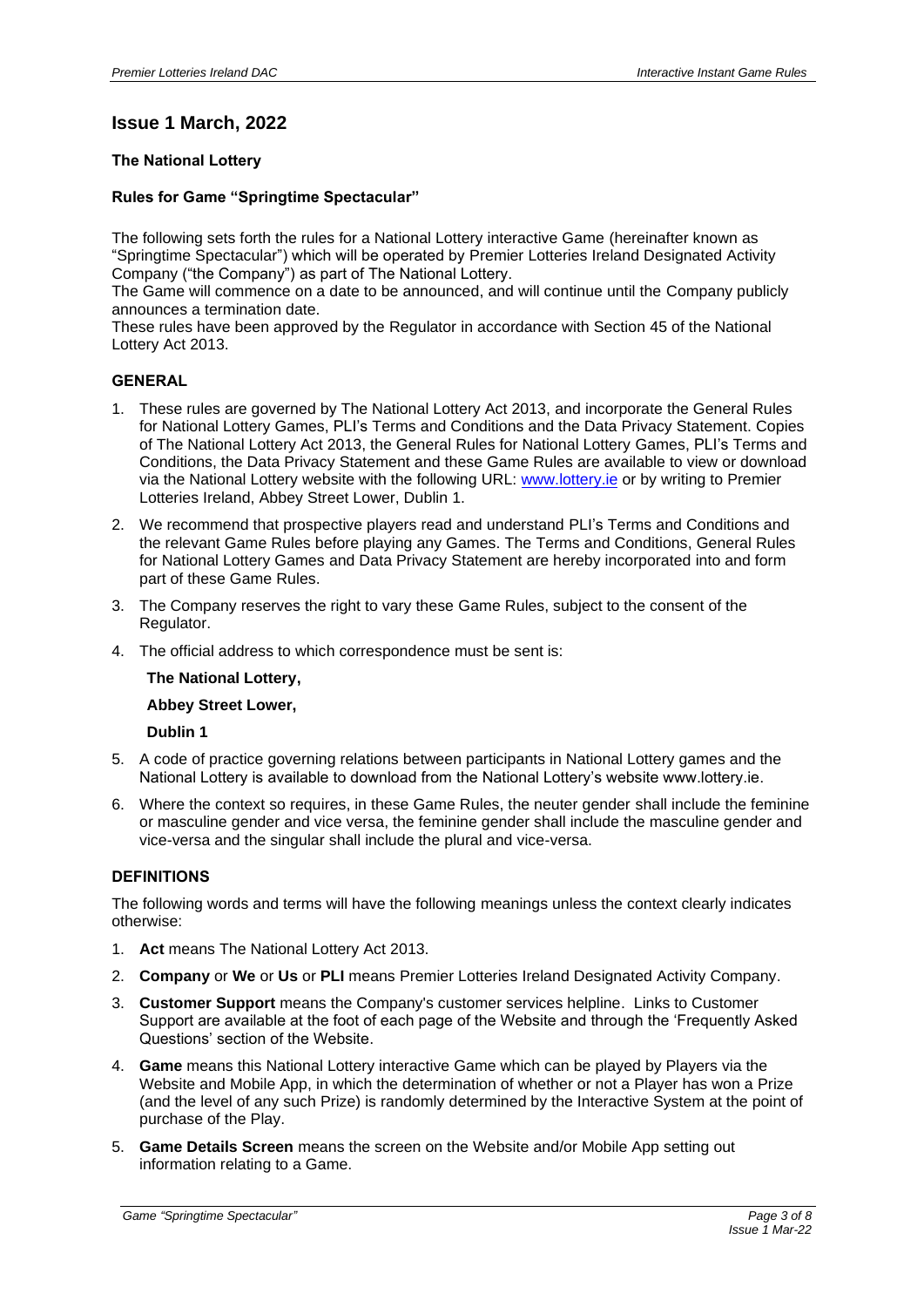- 6. **Game Play Window** means the screen on the Website and/or Mobile App via which a Player plays a Game.
- 7. **Game Rules** mean any rules or conditions (including, without limit, the relevant name for a National Lottery interactive Game, how a Prize is won, Prize Structure and Play Method) issued by the Company in addition to the PLI Terms and Conditions (hereby incorporated by reference) which apply only to a particular Game.
- 8. **High Tier Prize** means a Prize exceeding €9,999, paid by cheque, stamped "Account Payee Only", and which must be redeemed at National Lottery HQ upon receipt of a completed Prize Claim Form and proof of identity and age (i.e. copy of valid passport or driving licence).
- 9. **Interactive System** means the system (accessible via the Website and/or Mobile App) established and operated by PLI for the purpose of registering Players, administering Player Accounts, facilitating Plays, holding Games related information and paying Prizes.
- 10. **Low Tier Prize** means a Prize within the range of €1 €99, which will be paid directly to a Player's Wallet.
- 11. **Mid-Tier (Level 1) Prize** means a Prize within the range of €100 to €500. Mid-Tier (Level 1) Prizes will be paid by cheque, stamped "Account Payee Only", and posted to the address specified in Your Player Account.
- 12. **Mid-Tier (Level 2) Prize** means a Prize within the range of €501 €9,999. Winners will be contacted by PLI and asked to complete a Claim Form and log into their Player account to upload their ID (passport/drivers licence) if not already ID verified. Upon receipt of a completed Claim Form and proof of identity and age the Mid-Tier (Level 2) Prize will be paid by cheque, stamped "Account Payee Only", and posted to the address specified in Your Player Account.
- 13. **Mobile App** or **National Lottery App** means the National Lottery software application which enables a Player to access the Website to play National Lottery Interactive Games via supported mobile devices. A list of supported devices is available on www.lottery.ie.
- 14. **Password** means the alphanumeric identifier used by a Player to identify him/herself when accessing and using certain areas of the Interactive System.
- 15. **Play** means, in relation to any Game, any interaction by a Player with that Game, which may yield a Prize, which must be purchased in advance of playing a Game and as described in the 'Game Play Mechanism' of these Game Rules.
- 16. **Player** or **You** or **Your** means a person who is registered to play Games via the Website and/or Mobile App and, for the avoidance of doubt, has satisfied the various Player criteria as set out in the Terms and Conditions.
- 17. **Player Account** means a Player's on-line account held on the Interactive System which contains a Player's personal information and all other details necessary to play a Game.
- 18. **Player History Screen** means the screen displaying a Player's financial transaction history accessed via the "My Wallet" link in the "My Account" section of the Website or the "My Games" link in the "My Account" section of the Mobile App and the Player's interactive Game history accessed through the "My Games" link in the "My Account" section of the Website or the "My Games" link in the "My Account" section of the Mobile App.
- 19. **Play Method** means the method of interactive participation in a Game via the Website and/or Mobile App by a Player as specified under 'Game Play Mechanism' of these Game Rules.
- 20. **Play Number** means the number accessible on the relevant page of the Website which is unique to and which identifies a particular Play and which is recorded on the Interactive System.
- 21. **Prize** means a prize won by a Player from a Play in a Game, which has been validated on the Interactive System and is in accordance with these Game Rules and the Terms and Conditions.
- 22. **Prize Structure** means the number, value and odds of winning Prizes for a Game and the Prize Tiers within a Game as determined by the Company and as specified in the Game Rules.
- 23. **Prize Tier(s)** means the Prizes available in the Game as set out in the 'Determination of Prizes'.
- 24. **Regulator** means the person appointed as Regulator of the National Lottery under Section 7 of the Act or the Minister acting under Section 8 of the Act.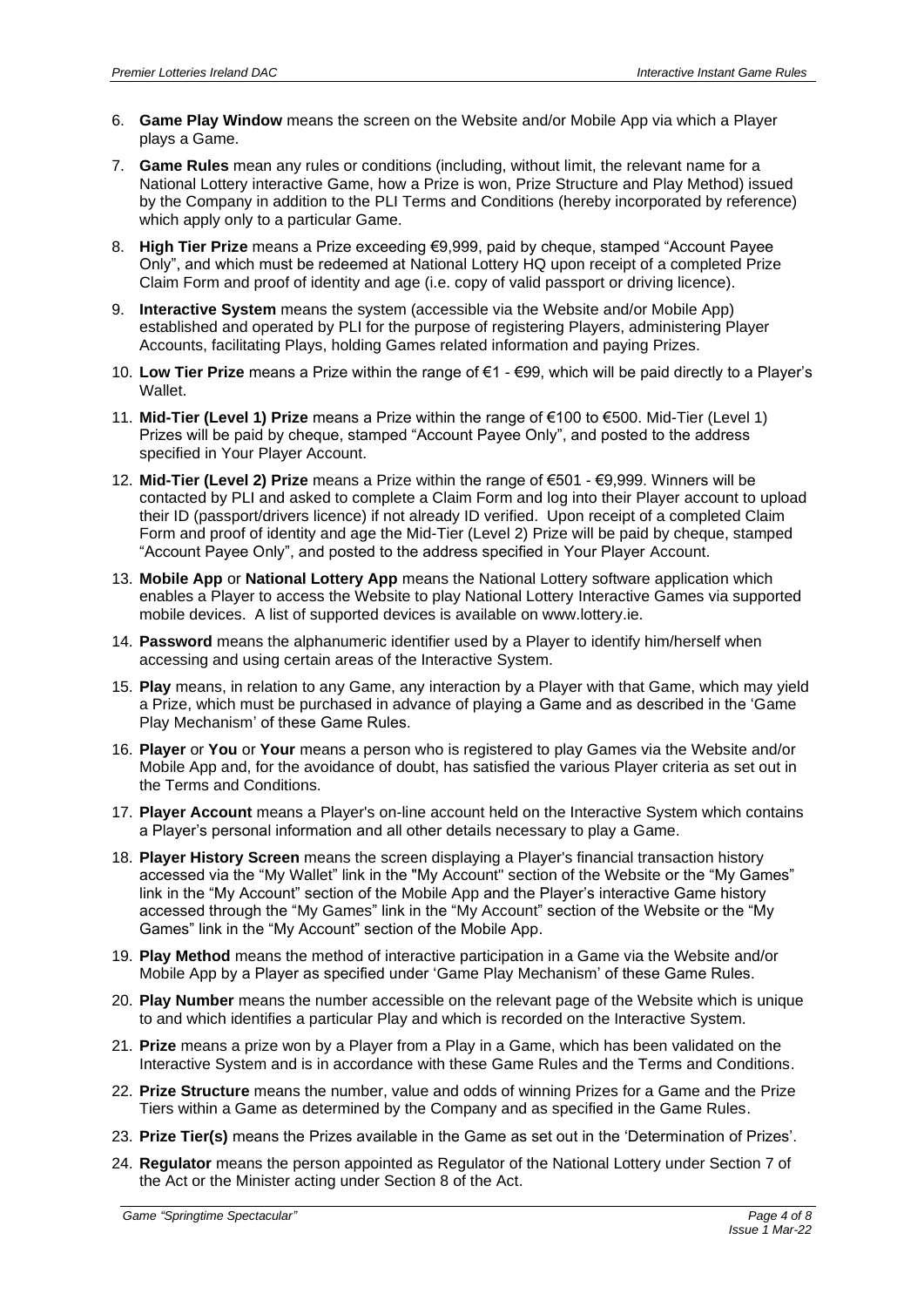- 25. **Terms and Conditions** means the terms, conditions and rules which regulate the manner in which a Player may open, maintain and close a Player Account.
- 26. **Try for Free Game** means a Game which is available to registered Players free of charge and for which there are notional prizes only.
- 27. **Unutilised Funds** means any funds credited to a Player's Account (including Prizes) that are not allocated to a Play by the relevant Player.
- 28. **User ID** means the 6-30 character identifier used by a Player to identify himself when accessing and using certain areas of the Interactive System.
- 29. **Valid Game Play** means participation by the Player (via the Website and/or Mobile App) in this Game in accordance with these Game Rules.
- 30. **Valid Game Play Owner** means the person who is recognised by the Company as the owner of the Valid Game Play. The Company will recognise the person who has completed the on-line registration process through the Website and who enters the Game in accordance with the Game Rules for this Game as the Valid Game Play Owner.
- 31. **Wallet** means an on-line account created by the Player and credited with funds from a registered payment card in order to play Games, which may hold Prize money and is accessible via the Website and/or Mobile App.
- 32. **Website** means the PLI interactive Game website, which is accessible through URL www.lottery.ie.

## **GOVERNING LAW AND RULES**

In playing National Lottery interactive Games the Player agrees to abide by the Laws of Ireland, the Act, the General Rules for National Lottery Games, PLI's Terms and Conditions, the Data Privacy Statement and these Game Rules.

# **COST OF PLAY**

The price of a "Springtime Spectacular" play will be €5.

### **PURCHASE AND PRIZE RESTRICTIONS**

- 1. No Game shall be played by, and no Prize shall be paid to, any officer or employee of the Company or any contractor or sub-contractor involved in the development, support and/or maintenance of the Interactive System or Website and/or Mobile App, or any person prohibited by the Act from purchasing, owning, or claiming a Prize or any other person prohibited by the Terms and Conditions from purchasing, owning, or claiming a Prize.
- 2. Persons under 18 years of age are prohibited from playing the Game.
- 3. The Company will not be responsible for lost or stolen devices used to play Games.
- 4. The Company will not be responsible for Plays made in error.

### **PROSECUTION**

Any person who purchases, owns, or claims a Play and/or Prize and is not entitled to do so, is liable to criminal prosecution.

#### **GAME PLAY MECHANISM**

- 1. The Interactive System must be available for play.
- 2. A registered Player may play a "Try for Free" game for notional prizes by selecting the "Try" link in the Game Play Window.
- 3. In order to play a National Lottery interactive Game, a Player must first register on-line from a link on [www.lottery.ie](http://www.lotto.ie/) in accordance with the PLI Terms and Conditions.
- 4. The Player must have a valid Player Account.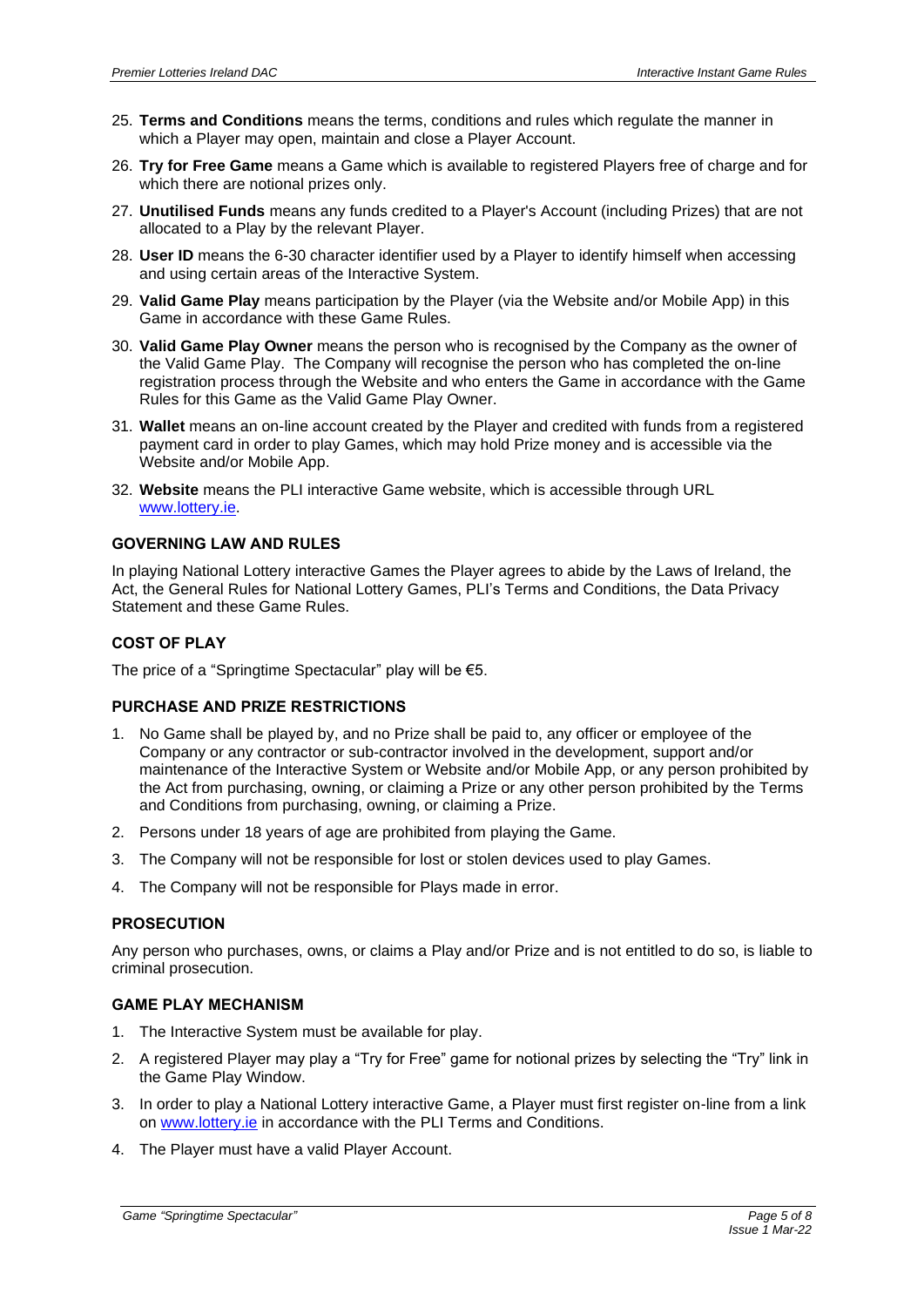- 5. Players must be 18 years of age or older to Play the Game and Prizes will not be paid to persons under 18 years.
- 6. The Player is required to log in to the Interactive System by entering a User ID and Password (created during the Player's original on-line registration process) to gain access to this Game.
- 7. When the Player has logged in to the Interactive System a choice of Games will appear on the instant win game lobby. The Player chooses the "Springtime Spectacular" Game by clicking on the "Play" link on the Game Play Window.
- 8. The Player is then shown a brief "How to Play" synopsis of the Game and is invited to 'Play Now' or 'Try'.
- 9. When the Player chooses 'Play Now' he is then shown the price of playing that Game and current Wallet balance, at which point the Player is invited to 'Play Now'.
- 10. When the Player opens the Game the Interactive System checks to ensure that the Player has sufficient Unutilised Funds to complete the transaction. The cost of the Play is deducted from the Wallet balance and the amended Wallet balance is displayed.
- 11. The Game then connects to the Interactive System which randomly selects a Play which may yield a Prize from one of the Prize Tiers for this Game. The result for a Play is randomly determined by the Interactive System. The Player's interaction with the Game does not impact on the result.
- 12. The opening screen is displayed along with a 'Settings' button (cog symbol bottom left hand side) which will open to display two further buttons: the Sound button and the "i" button which contains the synopsis of how to play the Game.
- 13. The Player is presented with a Game Play Window displaying a set of five "Flower" icons designated 'WINNING NUMBERS' and a set of twenty 'Egg' icons of various colours and patterns designated 'YOUR NUMBERS'. The Player must click on each icon to reveal a number.
- 14. The aim of the Game is to match any of the numbers revealed in 'WINNING NUMBERS' to any of the numbers revealed in 'YOUR NUMBERS' to win the prize amount shown below that number, and/or reveal a 'Horseshoe' symbol in 'YOUR NUMBERS' to win twenty times the prize amount appended to the 'Horseshoe' symbol.
- 15. The Player can click on the icons in any order to reveal 'WINNING NUMBERS' and 'YOUR NUMBERS'. Any matching number(s) will be highlighted in both 'WINNING NUMBERS' and 'YOUR NUMBERS'.
- 16. If the Player reveals a 'Horseshoe' symbol then the symbol animates to reveal a sum equal to twenty times the amount appended to the 'Horseshoe' symbol.
- 17. The Player has twenty chances to match a number in 'YOUR NUMBERS' to any number in 'WINNING NUMBERS' and/or reveal a 'Horseshoe' symbol to win a prize.
- 18. A Player can win up to twenty prizes in a single 'Springtime Spectacular' Play in which case the Player will be entitled to the sum of all prizes won.
- 19. Once the game ends a message indicating the result will appear:

#### BETTER LUCK

NEXT TIME

or and the contract of the contract of the contract of the contract of the contract of the contract of the con

### CONGRATULATIONS!

YOU HAVE WON

#### <AMOUNT>

20. The Player is required to acknowledge this message by clicking the FINISH button. The Game then ends and the Player is shown the game confirmation screen.

If You purchase a Play and do not complete the Play, the system will automatically play out the Play within 24 hours. If a Low Tier Prize is won then that Prize will be paid directly into the Players Wallet. If a Mid-Tier (Level 1) Prize is won then that Prize will be paid by cheque and posted to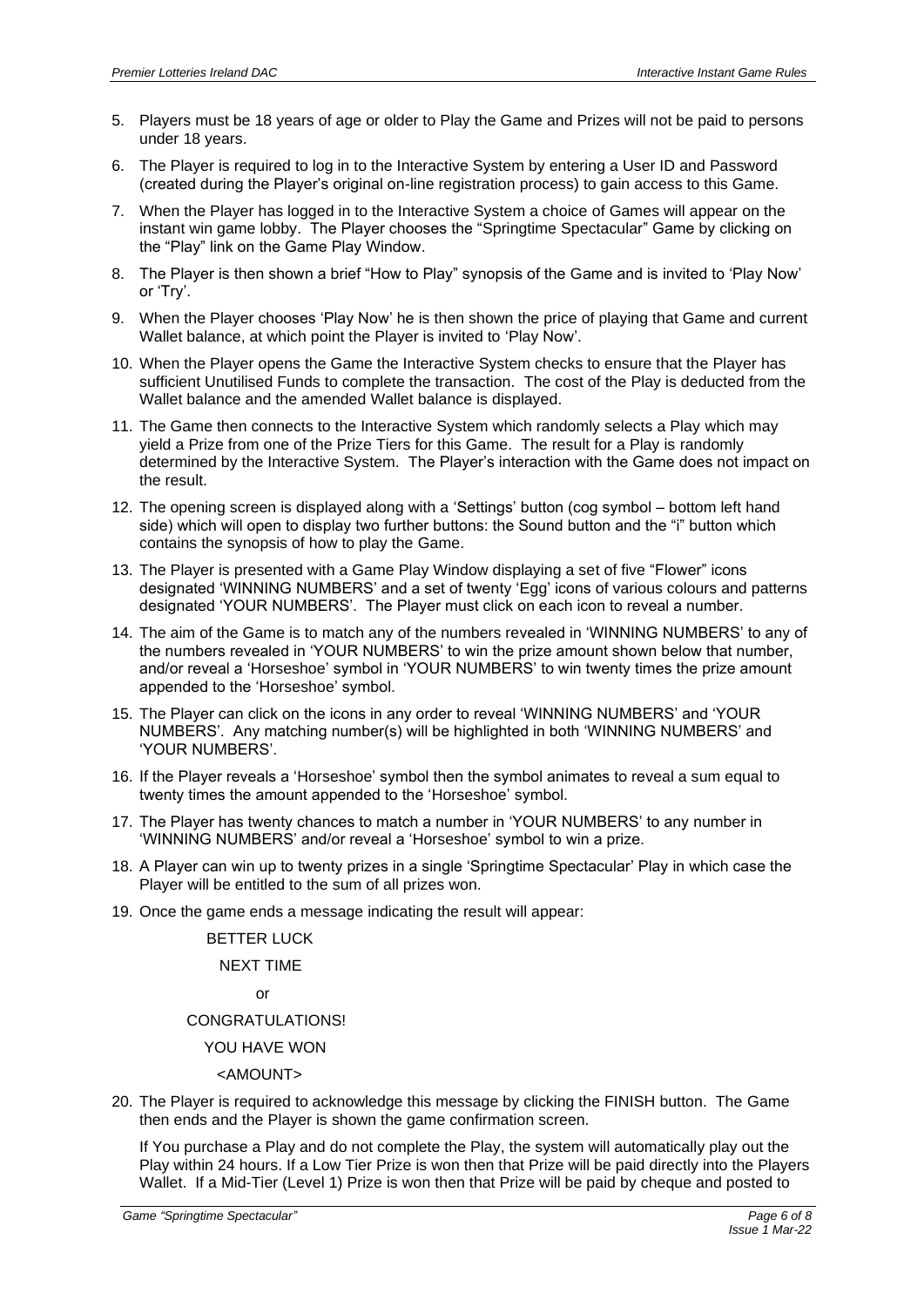the address specified in Your Player Account. If a Mid-Tier (Level 2) Prize is won then that Prize will be paid by cheque and posted to the address specified in Your Player Account, upon receipt of a completed Claim Form and proof of identity and age. If a High-Tier Prize is won then the Player will be notified and the Prize will be paid by cheque, stamped "Account Payee Only", and which must be redeemed at National Lottery HQ upon receipt of a completed Prize Claim Form and proof of identity and age.

# **DETERMINATION OF PRIZES**

#### **Springtime Spectacular €5**

- 1. A Player who wins a Prize Tier 1 prize is entitled to a prize of €5 (€5).
- 2. A Player who wins a Prize Tier 2 prize is entitled to a prize of €10 (€10) or (€5 x 2).
- 3. A Player who wins a Prize Tier 3 prize is entitled to a prize of €20 (€20) or (€10 X 2).
- 4. A Player who wins a Prize Tier 4 prize is entitled to a prize of  $\epsilon$ 50 ( $\epsilon$ 50).
- 5. A Player who wins a Prize Tier 5 prize is entitled to a prize of €100 (€100) or (€5 x 20) or (€5 (20X MULTIPLIER)).
- 6. A Player who wins a Prize Tier 6 prize is entitled to a prize of €200 (€200) or (€10 (20X MULTIPLIER)).
- 7. A Player who wins a Prize Tier 7 prize is entitled to a prize of  $\epsilon$ 500 ( $\epsilon$ 500).
- 8. A Player who wins a Prize Tier 8 prize is entitled to a prize of €1,000 (€1,000) or (€50 (20X MULTIPLIER)).
- 9. A Player who wins a Prize Tier 9 prize is entitled to a prize of €2,000 (€2,000) or (€100 (20X MULTIPLIER)).
- 10. A Player who wins a Prize Tier 10 prize is entitled to a prize of €10,000 (€10,000) or (€500 (20X MULTIPLIER)).
- 11. A Player who wins a Prize Tier 11 prize is entitled to a prize of €20,000 (€20,000) or (€1,000 (20X MULTIPLIER)).
- 12. A Player who wins a Prize Tier 12 prize is entitled to a prize of €100,000 (€100,000).